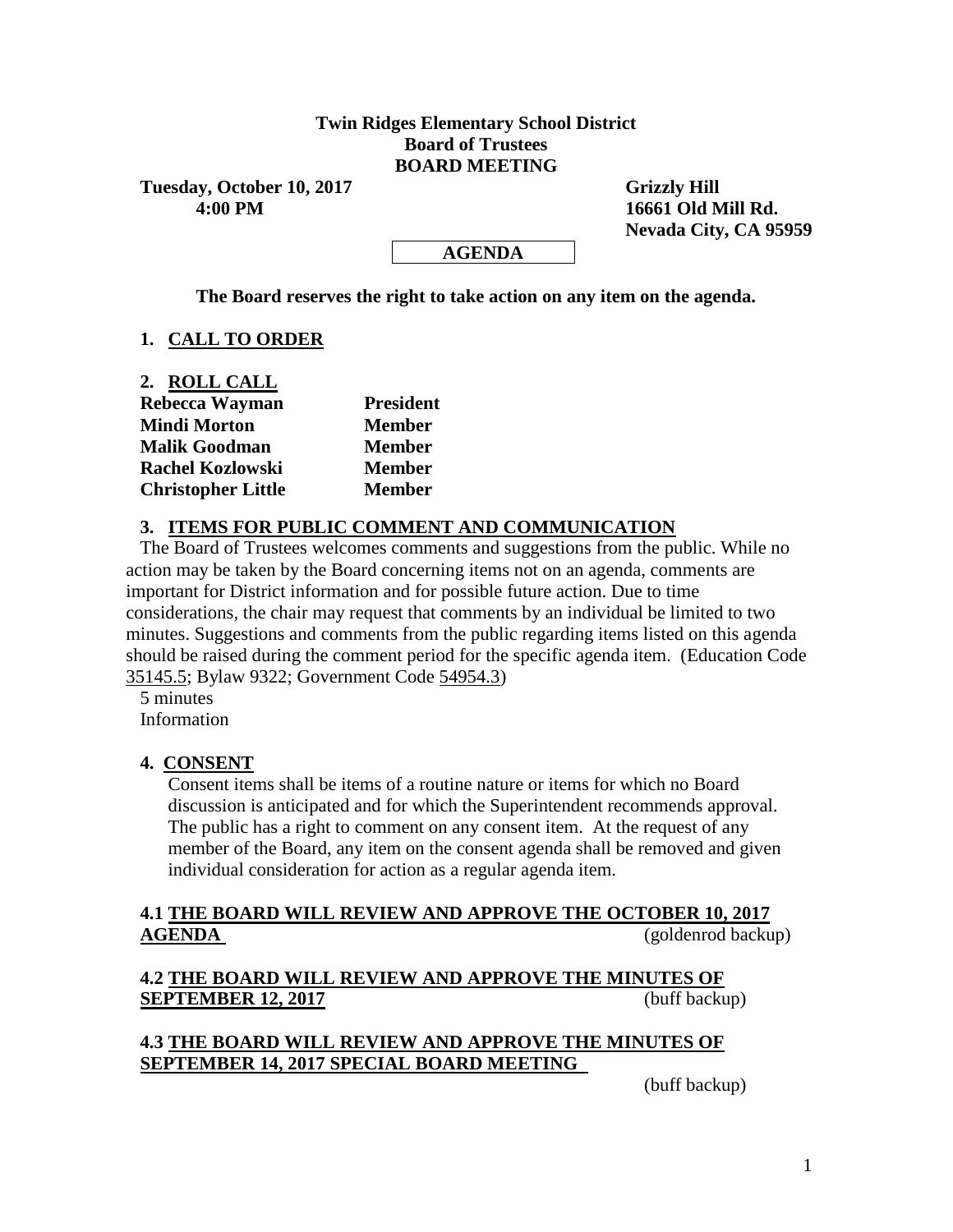### **4.4 APPROVE WARRANTS**

(green backup)

#### **4.5. APPROVAL OF AR 5141.52 AND BP5141.52 SUICIDE PREVENTION** (pink backup)

#### **4.6 APPROVAL OF AR5131.62 AND BP 3513.3 TOBACCO POLICIES**

(green backup)

### **4.7 REVIEW FIRST QUARTER REPORT OF WILLIAMS UNIFORM COMPLAINT SUMMARY** (orchid backup

#### **4.8 NCSOS LETTER APPROVING THE 2017-2018 LCAP & ADOPTED BUDGET REPORTS** (yellow backup)

#### **5. MALAKOFF UPDATE FROM REALTOR**

information

5 minutes

#### **6. TEACHERS REPORT**

#### a. Washington School Enrollment

| Grade           | $\mathbf{r}$<br>v |     |     |   | O        | O | <b>Total</b> |
|-----------------|-------------------|-----|-----|---|----------|---|--------------|
| <b>Students</b> |                   | -v- | -v- | ∽ | -<br>. . |   |              |
|                 |                   |     |     |   |          |   |              |

b. Grizzly Hill School Enrollment

| Grade           | <b>TK/K/1</b> |                | ັ | ຼ | υ       | O   | <b>Total</b> |
|-----------------|---------------|----------------|---|---|---------|-----|--------------|
| <b>Students</b> | 1/8/1         | $\overline{1}$ | ∸ |   | -<br>⊥J | 1 V | n-           |
|                 |               |                |   |   |         |     |              |

information

3 minutes

#### **7. WEBSITE DISCUSSION**

discussion/action 5 minutes

#### **8. INCREASE SUB PAY TO \$135 FULL DAY AND \$75 HALF DAY** action

3 minutes

#### **9. AD HOC VISION AND MISSION UPDATE**

discussion/information 2 minutes

#### **10. VISION AND MISSION DESIGN AND IMPLEMENTATION STIPEND**

discussion/action 5minutes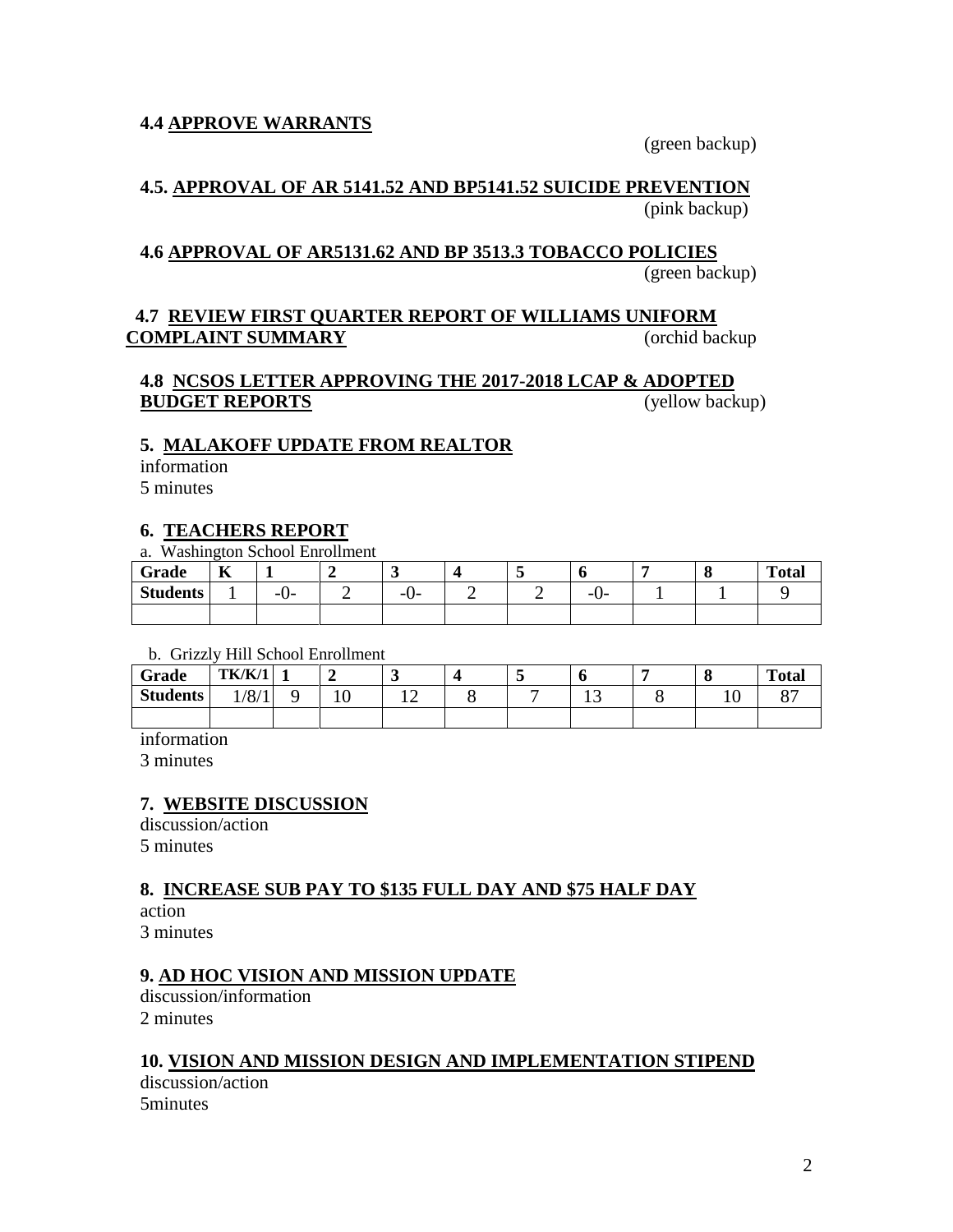# **11. PRESENTATION OF 2016-2017 UNAUDITED ACTUALS**

information 5 minutes

# **12. APPROVAL AND PUBLIC DISCLOSURE OF COLLECTIVE BARGAINING AGREEMENTS FOR CERTIFICATED AND CLASSIFIED**

action

3 minutes (blue backup)

# **13. OPEN PUBLIC HEARING FOR THE AVAILABILITY OF INSTRUCTIONAL MATERIALS**

discussion/information 3 minutes

# **14. CLOSE PUBLIC HEARING ON THE AVAILABILITY OF INSTRUCTIONAL MATERIALS**

# **15. APPROVE RESOLUTION #18-06 SUFFICIENCY OF TEXTBOOKS AND INSTRUCTIONA L MATERIALS**

The Board will review and approve the District's availability of textbooks and instructional materials for students. An inventory of currently adopted materials is available in the school office. This in an annual Board action.

action

3 minutes (yellow backup)

# **16. PUBLIC COMMENT**

At this time, we open the meeting for any public comments regarding the following Closed Session item.

# **17. ADJOURN TO CLOSED SESSION**

# **18. CLOSED SESSION**

Superintendent evaluation pursuant to Government Code 54957. Ad hoc Survey

# **19**. **RECONVENE FROM CLOSED SESSION**

# **20. FUTURE AGENDA ITEMS**

2 minutes

# **21. ADJOURNMENT**

# **This agenda was posted at least 72 hours in advance of the meeting at**

**16661 Old Mill Road, Nevada City, CA 95959**